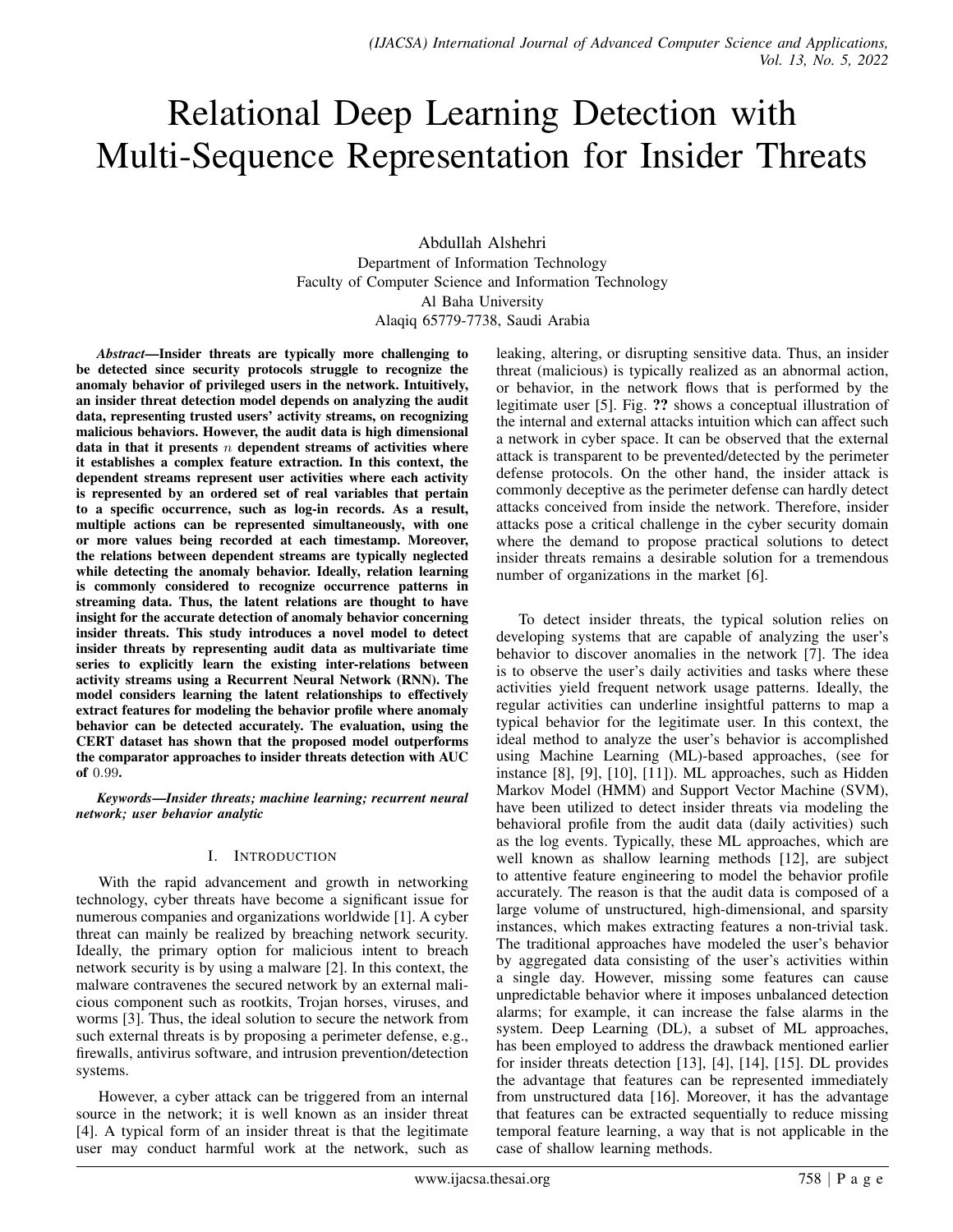

Fig. 1. A Conceptual Illustration Shows the Intuition of External and Internal Attacks in Cyber Space Networks.

Nevertheless, insider threats detection approaches neglect considering the temporal representation of multivariate sequences to model the user's behavior, where this limitation has established a downside to developing an accurate detection model. Intuitively, the user activities are temporally recorded as sequences of dependent variables, i.e., at each timestamp, one or more variables, such as user id and log-in/off time, would be recorded simultaneously. Therefore, incorporating more extensive dependent variables can increase the chance of better modeling the user's behavior. It is worth mentioning that increasing data volume results in improving the learning accuracy as per Bonferonni's principle [17]. This, in turn, brings the motivation to structure the entire audit data as temporal sequences, i.e., multivariate time series representation, which thought it is fruitful to map all possible behavior patterns of the user. Moreover, as the audit data consist of multi-sequential actions, the relations between these sequences are not well considered in previous studies. Thus, the conjecture is that the sequences related to one user would underline strong relations to describe unique user-related patterns used for insider threat detection.

This study proposes a novel model that utilizes DL to learn the user's behavior for insider threats detection using a multivariate representation of audit data. The model represents the user activities as a set of dependent sequences in the temporal domain to where the hidden relations are extracted and learned. In concise, each activity is represented as an ordered set of actual values that refers to some event, such as log-in records. Thus several activities can be represented simultaneously such that one or more values are recorded at each timestamp, i.e. the user activities are represented as multivariate time series streams such that at each time tick,  $n$  values are recorded temporally. We then use Recurrent Neural Network (RNN) to learn the existing latent temporal relationships between sequences to map the hidden patterns. Thereafter, the model serves to extract features where the recognized behavior is classified as normal or anomaly, which indicates a possible insider threat.

The contributions of the proposed work can be summarized as follows:

i) The study has presented a novel method to model the user behavior in a multivariate time series structure. More specifically, the user behavior is represented using all sequences of events that denote the user activities. The intuition is that time series frequencies would present accurate, readable user behavior patterns because they incorporate exclusive features, not only aggregated features.

iii) The developed model has considered learning and extracting the relations between the multivariate sequences to extract patterns in training data. The existing sequences hold latent relations that can be extracted for accurate behavior modeling, leading to the accurate prediction of anomaly behavior.

iii) The proposed model has applied deep learning to extract features from inter-correlation streams that represent audit data of user activities. The importance is that user activities are stochastic and unstructured, so deep learning is ideal for extracting features from unstructured data.

The remainder of this paper is structured as follows. Section II presents an overview of the related work. This is followed by Section III where the proposed model has been introduced. In Section IV, we demonstrate the evaluation and results of the proposed model. Section V provides conclusions and future directions where this study can be extended.

## II. RELATED WORK

ML has been increasingly used for cyber threats detection throughout the previous decade [18]. Generally speaking, ML has shown to be advantageous in the identification and classification of anomalous occurrences in the network streams [19], [20]. Insider threat is a well-known type of cyber attack [21] that has received considerable work using ML approaches. The insider attack detection model heavily depends on the user's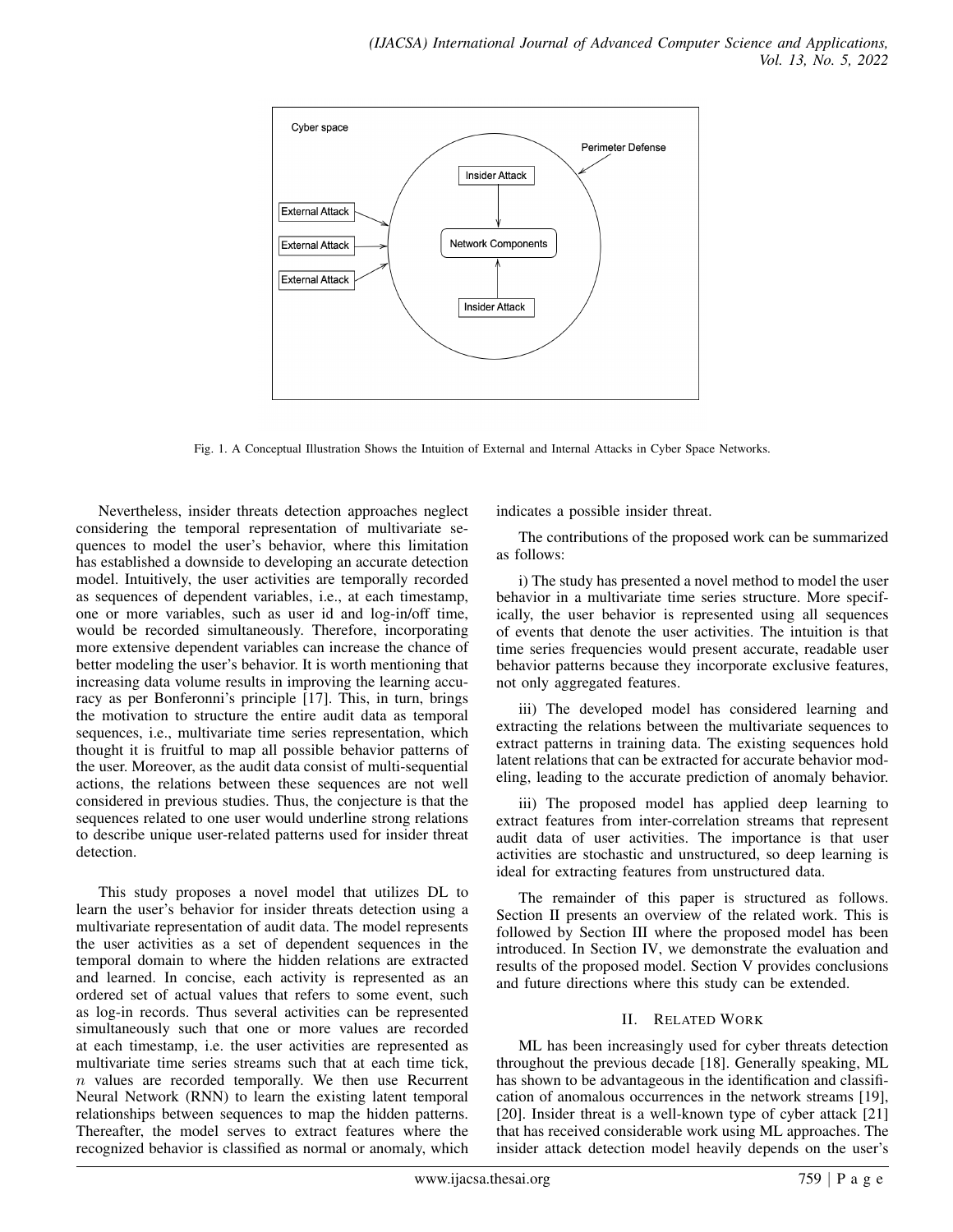daily activities where the behavior is recognized. Typically, the obtained data is unstructured and complex due to the diversity of the user's activities on the network. Thus, modeling the user's behavior is a relatively intricate task. In the literature, most ML approaches for insider threat detection are datadriven in that the user activities are aggregated to underline representative features where the behavior profile is modeled. In this context, insider threat detection would be proposed based on different examples of data instances where the detection model is handled as an anomaly detection problem. Accordingly, various ML methods have been developed for insider threat detection. For example, SVM is used as a oneclass detection method for insider attack [22]. The study presented in [9] had proposed an HMM model to map the typical user behavior based on weekly activities. The insider attack is detected by computing a deviation score between sequences; a low probability score could indicate a probable attack. In [8] a set of supervised and unsupervised ML approaches have been evaluated for insider attack detection. The study had used Self Organization Map (SOM), HMM, and Decision Tree to model malicious behavior for anomaly detection. The features were extracted into two categories, including numerical and sequential features. Whatever category was being employed, the features were aggregated to a set of weekly representative instances. Thus the detection model was complex due to the need for extensive feature engineering.

DL methods have been proposed to tackle the issue of requiring feature extraction and handling the large volume of features to be learned in the detection model for insider attacks data. In [5] a comprehensive survey has introduced the state-of-the-art of DL with insider threat detection. In this context, a number of DL applications have been recruited such as deep feed-forward neural network [23], [24], recurrent neural network (RNN) [14], [25], conventional neural network[26], and graph neural network. [13], [27]. Due to the complexity of data structure, the majority of DL approaches have focused on representing sub-sequences, such as one-day activities, for detection granularity. In practice, each session is a subsequence that denotes a series of activities, i.e. "login" and "log-off" events. Whenever a subsequence contains malicious activity, the subsequence will be designated as a malicious subsequence where a possible attack could occur. Therefore, detecting abnormal actions is difficult due to the limited information (features) that can be leveraged. Moreover, the relation extraction between sequences is ignored; however, the extraction of latent relations can bring insight for better modeling of user's behavior.

This study addresses the above-mentioned drawbacks by representing all activities (sequences) as multivariate time series streams where the relations between streams are also considered for building the behavior profile. The study also endeavors to leverage the advantage of using RNN for effective feature extraction from the temporal/sequential data. Recall that RNN has shown effective feature learning of the sequential data for anomaly detection [28], [29], [30].

## III. PROPOSED MODEL

This section elaborates on the proposed insider threat detection model. Fig. ?? illustrates an overview of the model flows. As it can be seen from the figure that the model

operates in several consecutive steps, including i) user activity representation, ii) sequence activity embedding, iii) latent relations learning, iv) feature learning, and v) anomaly detection. The following subsections give further detail of each step as follows.

## *A. User Activity Representation*

The primary step in the proposed model is to represent the user's activities as multivariate time series. As noted in the introduction to this paper, the user's activities can be structured as a series of temporal activities recorded each tick of time. Several data points (characteristics values) should be recorded at each timestamp, such as log-in/off information, user's id, and HTTP data.

More formally, given a series of a single activity  $A_1$  it consists of a sequence of an ordered  $n$  data points such that  $A_1 = \{p_1^1, p_1^2, \ldots, p_1^n\}$ , as for a given point p it maps an encoded real value of an event. The entire activities are expressed as a whole series  $S$  which represent set of m activities, i.e.  $\mathcal{S} = (\mathcal{A}_1, \mathcal{A}_2, \dots, \mathcal{A}_m) = (\mathcal{A}^1, \mathcal{A}^2, \dots, \mathcal{A}^n)^\intercal \in \mathbb{R}^{m \times n}$ , where  $n \in \mathbb{N}$  is the length of time series, i.e. the number of data points in each single activity. Intuitively,  $S$  is structured as a matrix consisting the entire user's activities whose samples are denoted as  $p_i^{(t)}$   $(i = 1, ..., m; t = 1, ..., n)$ .

$$
\mathcal{S} = \begin{bmatrix} p_1^1, p_1^2, \ldots, p_1^n \\ p_2^1, p_2^2, \ldots, p_2^n \\ \ldots \\ p_m^1, p_m^2, \ldots, p_m^n \end{bmatrix}
$$

## *B. Sequence Activity Embedding*

The represented activity sequences have a wide range of features that can be related in diverse ways. For example, if we consider the log-in and user id sequences for two different users, the sequences for the same user likely have strong relations. Thus, the idea is to portray each sequence in a flexible fashion that captures the various characteristics that underpin its behavior in a multidimensional manner. To this end, each activity sequence A has been encoded as an embedding vector  $\vec{v}$  such that  $\vec{v}_i \in \mathbb{R}^d$ , for  $i \in \{1, \ldots, m\}$ . Note that the encoded embedding sequences are randomly initialized before being trained with the remainder of the model. Moreover, sequences with comparable embedding values should have a strong inclination to be connected since similar embedding sequences indicate similar activities.

## *C. Latent Relations Learning*

The subsequent step is to learn relations between the embedded vectors. The optimal method to conduct so is by using direct graph architecture. In this context, given embedded vectors  $V = {\vec{v}_1, \dots, \vec{v}_{|\mathcal{V}|}}$ , they are mapped to graph structure  $V \mapsto (\mathcal{N}, \xi)$  with nodes and edges; where nodes denote embedded vectors, such that  $\vec{v}_i \in \mathcal{N}$  for  $i = \{1, \ldots, |\mathcal{N}|\},$ and edges represent pairs  $\varepsilon_i \in \xi \mapsto \varepsilon_i = \langle \vec{v}, \vec{v} \rangle \in \mathcal{N} \times \mathcal{N}$ . In this study, we implement direct graph representation for latent relations learning as direct edges  $\vec{v} \mapsto \vec{v}$ , between nodes because the dependency patterns between vectors do not have to be symmetric. Thus, the mapped edges between vectors represent relative dependant relationship in that the first vector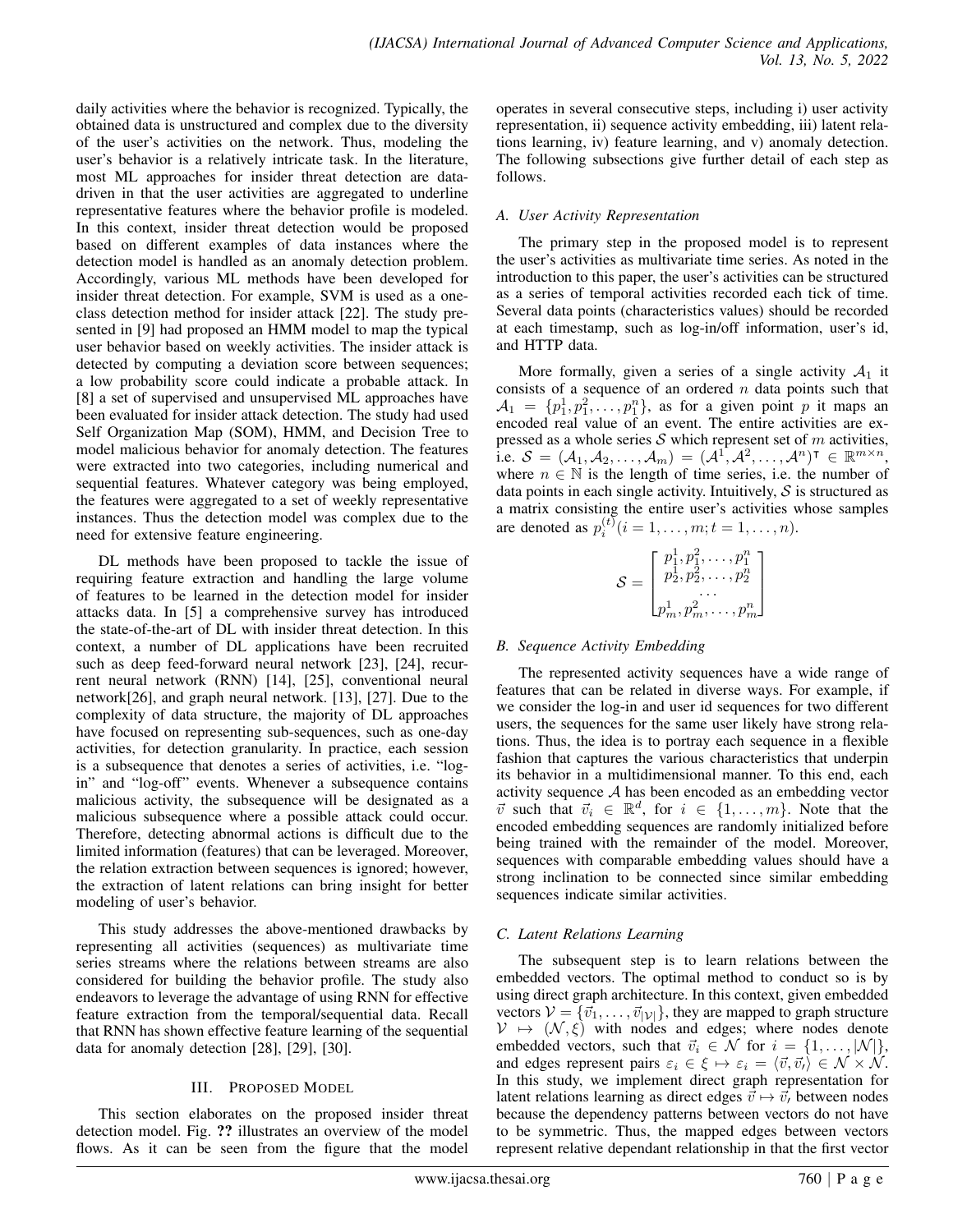

Fig. 2. Illustration of the Proposed Insider Threat Prediction Model.

is used to model the behavior of the second vector. Recall that given a node vector  $\vec{v}$  is denoted by  $h_{\vec{v}} \in \mathbb{R}^d$ . Each node has given a label  $\ell_{\vec{v}} \in \{1, \ldots, L_N\}$  that indicates the activity type, e.g. the log-in activities, where the edge has also been given label such that  $\ell_{\varepsilon} \in \{1, \ldots, L_{\xi}\}\$  for each given  $\varepsilon_i$ .

Note that when an edge connects two vectors, it means the first vector is utilized to underline the behavior of the second vector. The dependency is represented between vectors as a set of candidate relations  $\mathcal{R}_i$  for each vector such that  $\mathcal{R}_i \subseteq$  $\{1, \ldots, m\} \backslash \{\vec{v}_i\}.$  The selection of which dependencies related to  $\vec{v}_i$  is conducted by the search for the most similar candidate. To this end, we compute the similarity  $\theta$  between  $\varepsilon_i$  edge node and the embeddings of its candidate relation  $j \in \mathcal{R}_i$  using dot product measure. Equation 1 shows  $\theta$  similarly measurement.

$$
\theta(\varepsilon_i, \varepsilon_j) \frac{\vec{v}_i \cdot \vec{v}_j}{||\vec{v}_i|| \cdot ||\vec{v}_j||} \quad \text{for} \quad j \in \mathcal{R}_i \tag{1}
$$

#### *D. Feature Learning*

Having represented relations between embedded vectors (graph nodes), the next step is concerned with extracting and learning features. The idea is to establish an abstracted feature space using RNN to fuse a node's information with its neighbors. In the proposed model, feature extraction includes

the vector embedding  $\vec{v}_i$ , which describes the various behaviors of various vector kinds. Nevertheless, feature extraction has been accomplished using Long-Short Term Memory (LSTM), a well-known set of RNN architecture. The main benefit of adopting an LSTM unit is that the cell state averages activities over time, which helps to avoid disappearing gradients and better capture long-term time series relationships.

At each tick of time, an individual entry node  $\vec{v}$  will map a hidden layer  $h^{(t)}$ . Each hidden unit has a memory cell  $c^{(t)}$ to obtain long-term dependencies. The intuition is that  $c^{(t)}$ serves to remember the effect of the prior input layer. In the proposed model, the mapping function use three non-linear gates to manage the access to  $c^{(t)}$  cell as follows: i) remember vector  $v_r$ , save vector  $v_s$ , and focus vector  $v_f$ . The following equations express the mathematical notation of gated vector  $v_r$ ,  $v_s$ ,  $v_f$  respectively (2, 3, 4), memory cell control  $c^{(t)}$  (5), and mapping function  $h^{(t)}$  (6).

$$
v_r = \sigma(W_r[h^{(t-1)}; v^{(t)}] + \epsilon_r)
$$
 (2)

$$
v_s = \sigma(W_s[h^{(t-1)}; v^{(t)}] + \epsilon_s)
$$
\n(3)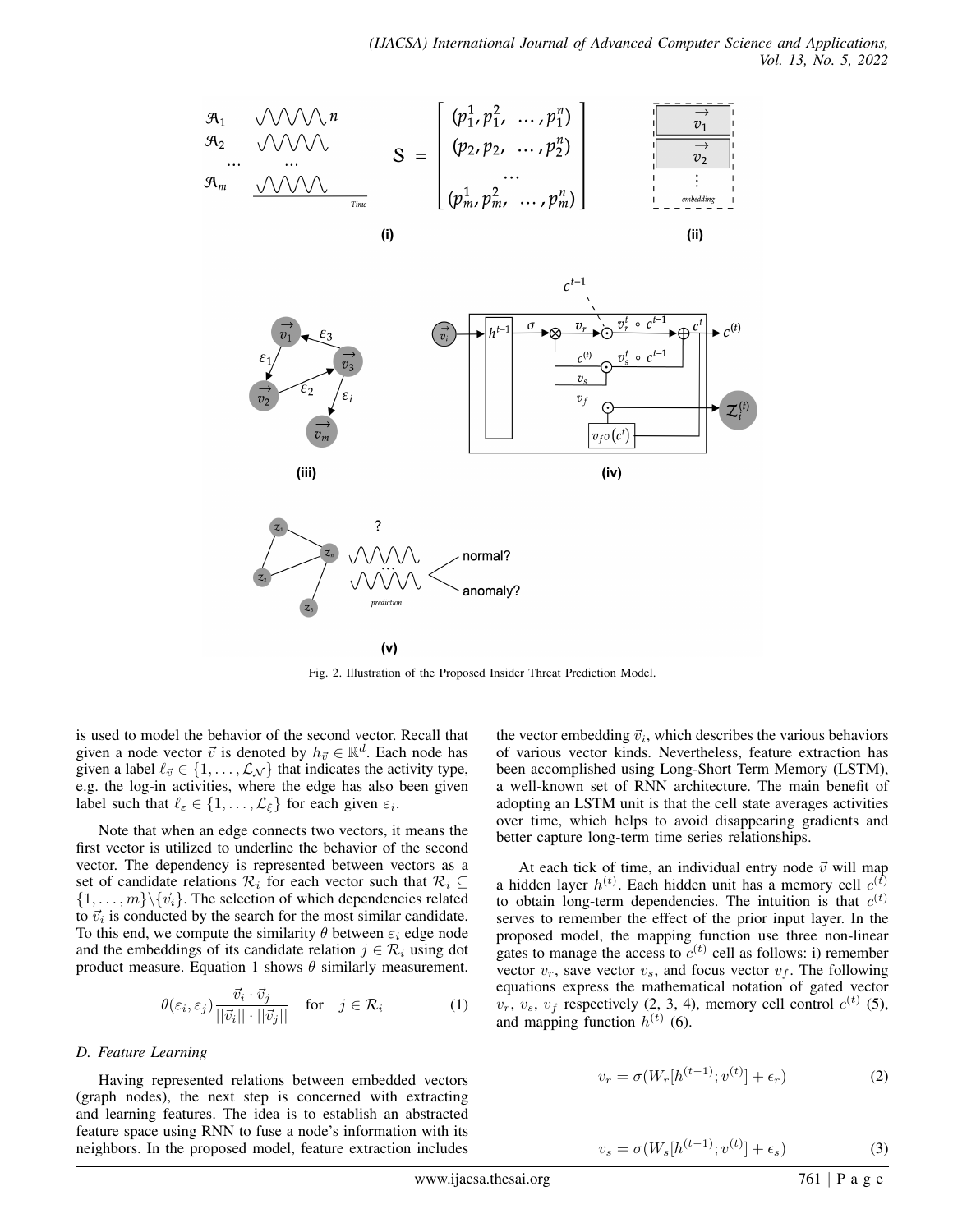$$
v_f = \sigma(W_f[h^{(t-1)}; v^{(t)}] + \epsilon_f)
$$
\n<sup>(4)</sup>

$$
c^{(t)} = v_r \odot c^{(t-1)} + v_s \odot \sigma(W_c[h^{(t-1)}; \vec{v}^{(t)}] + \epsilon_c)
$$
 (5)

$$
h^{(t)} = v_f \odot \sigma(c^{(t)}) \tag{6}
$$

where  $[h^{(t-1)}; v^{(t)}] \in \mathbb{R}^d$  is the sum of the prior hidden state  $h^{(t-1)}$  and the current vector  $v^{(t)}$  along with some bias  $\epsilon$ ,  $\odot$  is the element-wise multiplication, and  $\sigma$  is the non-linear Rectified Linear Unite (ReLU) activation function [31]. Here, the resulted output is an aggregated representation  $\mathcal{Z}_i$  of hidden layers at time (t) from such input node  $\vec{v}_i$ .

$$
\mathcal{Z}_i^{(t)} = \sigma(h^{(t)}, \vec{v}_i^{(t)})\tag{7}
$$

where  $\vec{v}_i^{(t)}$  is the input for a given node at time t, with ReLU activation  $\sigma$ .

#### *E. Anomaly Detection*

When the relations are learned as per the previous subsection, the next step is to determine how the anomaly behavior can be detected accordingly. The idea is to determine how such an unseen behavior deviates from learned relations for each user. Thus, the proposed model attempts to calculate a similarity score Φ between the observed behavior of the user, that has resulted from the learned relations, and the new abstracted stream  $\mathcal{Z}$ :

$$
\Phi_i^{(t)} = |\mathcal{Z}_i^{(t)} - \hat{\mathcal{Z}}_i^{(t)}| \tag{8}
$$

To assure a robustness calculation of the similarity score, we normalize the score for each input node using the median  $u$ of the difference between 1st and 3rd quartiles of distribution α.  $(1)$ 

$$
\varphi_i^{(t)} = \frac{\Phi_i^{(t)} - u_i}{\alpha_i} \tag{9}
$$

Recall that the use of inter-quartile range shows an effectiveness calculation of the distribution's spread for anomaly detection in stream data [32]. Then, the anomaly score  $\text{Anom}_{\text{sc}}$ is the max value of  $\varphi$  that is computed at time (t) as follows:

$$
\text{Anom}_{\text{sc}}^{(t)} = \max(\varphi_i^{(t)})\tag{10}
$$

Hence, the stream is classified as either normal or anomaly activity at some fixed threshold. The user can configure the threshold value; however, in the evaluation of this study, the value is set to max over the validation data. Thus, the stream is labeled as an anomaly whenever the similarity score exceeds the max Anom<sup>(t)</sup> value.



Fig. 3. The MSE Performance over the Grid Search Concerning different Parameters: (a) Considers the Grid Search with epochs =  $50$ , and (b) Considers the Grid Search with  $\epsilon$  pochs = 100

#### IV. PERFORMANCE EVALUATION

This section provides the evaluation of the proposed model to determine its efficacy. The main objective of the evaluation is to show the effectiveness of detecting insider anomalous in network flows based on relation-based learning with LSTM. Moreover, the evaluation examines the model's performance under different LSTM parameters tuning to determine how they would affect the detection accuracy. Finally, the evaluation shows how well the performance of the proposed model compared to baseline methods of detecting insider attacks.

#### *A. Evaluation Settings*

*1) Dataset:* The evaluation experiments have been conducted over CERT dataset [33]. CERT is a public released insider threat dataset. It consists of activities data for more than 1k users, with 32 million events (log lines) generated over 502 days. There are around 7k log lines representing anomaly actions among the total recorded activities; these logs were manually placed into the data records by specialists. The data pertaining to log-in, log-off, device, and HTTP is stored in the logline. Each user action is parsed into a vector in the experiment, including the id, date, user, computer, and activity type as multivariate time series sequences. The dataset has been spillted to training (70%) and testing (30%) for all conducted experiments.

*2) Metrics:* Confusion Matrix (CM) has been used to compute a number of metrics to evaluate the model's performance. Recall that CM shows the classification performance of the proposed model under different parameters settings and with compared to other comparators baselines.Thus, CM is used to measure: i) F1-score (F1 = Equation 11), Precision (Pre =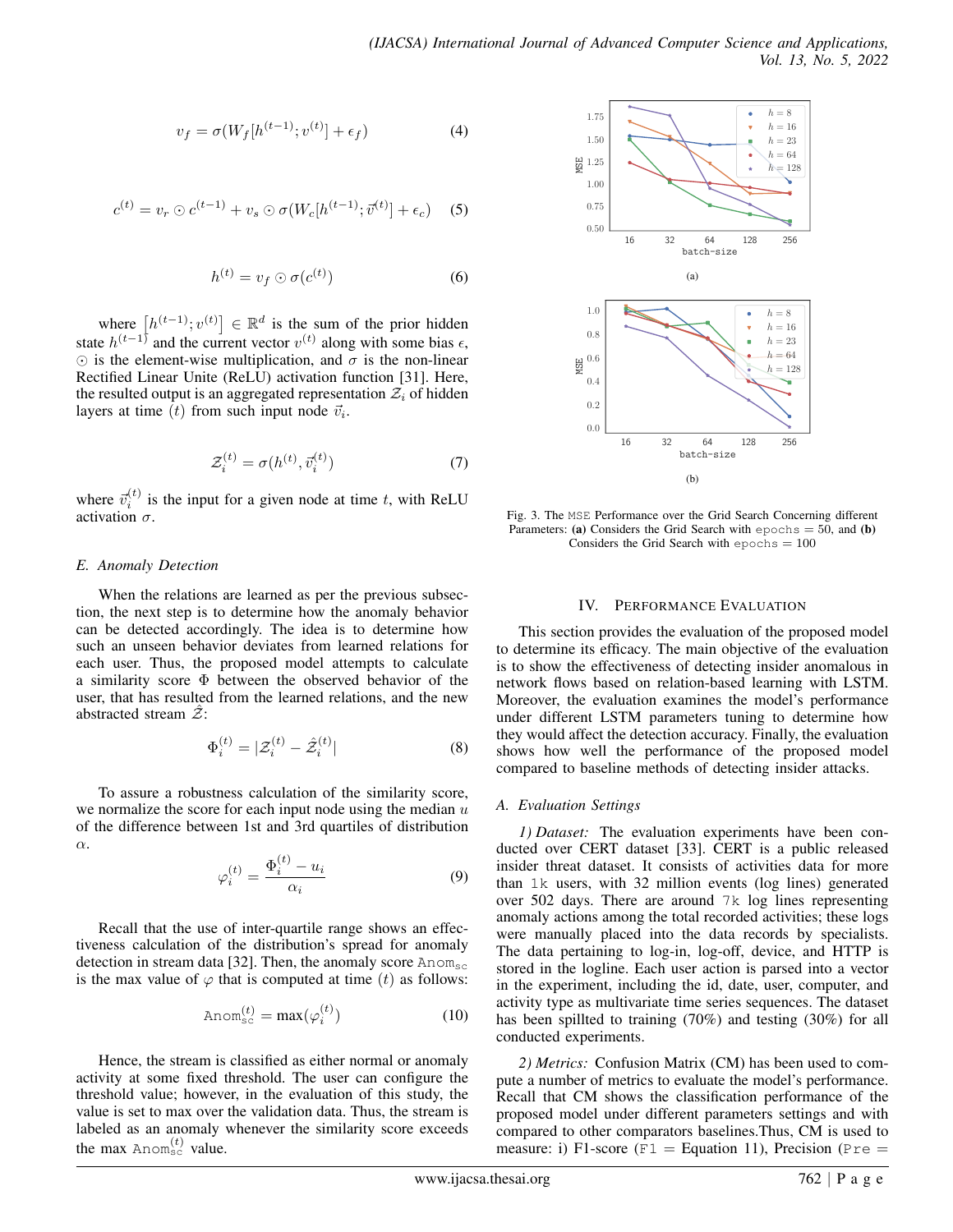

Fig. 4. ROC Curves of the Proposed Model with different Hidden-Layer Size Setting as Follows: (a)  $h = 16$ , (b)  $h = 32$ , (c)  $h = 64$ , (d)  $h = 128$ , and (e)  $h = 256$ ,

Equation 12), and iii) Recall (Rec  $=$  Equation 13), Area Under Cure (AUC), and Receiver Operator Characteristics (ROC) curve.

$$
\text{F1} = \frac{\text{TP}}{\text{TP} + \frac{1}{2}(\text{FP} + \text{FN})}
$$
(11)

$$
Pre = \frac{TP}{TP + FP}
$$
 (12)

$$
Rec = \frac{TP}{TP + FN}
$$
 (13)

where TP is true positive samples, TN is true negative samples, FP is false positive samples, and FN is false negative samples.

Moreover, Mean Squared Error (MSE) is used to calculate the error rate between predicted values and the actual values. Considering  $n$  anomalous sequences inside the dataset, MSE computes the mean of the sum of all the squared errors of each sequence individually (Equation 14).

MSE = 
$$
\sum_{i=1}^{n} \frac{(a_i - p_i)^2}{n}
$$
 (14)

where  $a_i$  is the actual value, and  $p_i$  is the predicted value.

*3) Experiment Settings:* The experiments have been conducted using TensorFlow<sup>1</sup>. A number of LSTM parameters, including the epochs, batch-size and hidden-layers, have been tested while learning relations and extracting features. Further detail concerning the choice criterion is given in the following section. Recall that batch-size refers to the size of the embedding vector  $\vec{v}_i$  of an activity stream as proposed in the model. The model is trained using Adam optimizer with 0.01 learning rate.

#### *B. Results*

The model has been evaluated under different LSTM parameter setting to determine the best performance of relation learning and feature extraction. To this end, we determine the performance of the model under different parameter-setting including epochs, batch-size, and hidden-layer size. To determine the optimal setting for batch-size we conduct a grid search over  $\{32, 64, 128, 256\}$ . For hidden-layer we also conduct a grid search to tune the best performance over hyper-values of {8, 16, 32, 64, 128}. The model is run over epochs  $= 50$  and epochs  $= 100$ , for the entire grid searches, respectively. Fig. 3 illustrates the performance of the proposed model in terms of MSE value for different parameter setting. The figure shows that  $\epsilon$  epochs  $= 100$  has generally produced better performance than epochs  $= 50$  with different scales of batch-size and hidden-layer. The best results of MSE are recorded with batch-size  $= 256$ . It can be seen that the batch-size has an influence on obtaining better results whenever the value get larger although we found that the time complexity is increased accordingly. However, the efficiency on terms of time complexity scale is beyond the scope of this study despite it is interesting for consideration in other simulations such as the case of online feature extraction. Moreover, the model has yield best results whenever hidden-layer =  $128$  get larger. Figure 4 shows the ROC curves of the proposed model with respect to different hidden-layer sizes. The best result is recorded with AUC = 0.99 at hidden-layer =  $h = 256$ .

<sup>1</sup>https://www.tensorflow.org/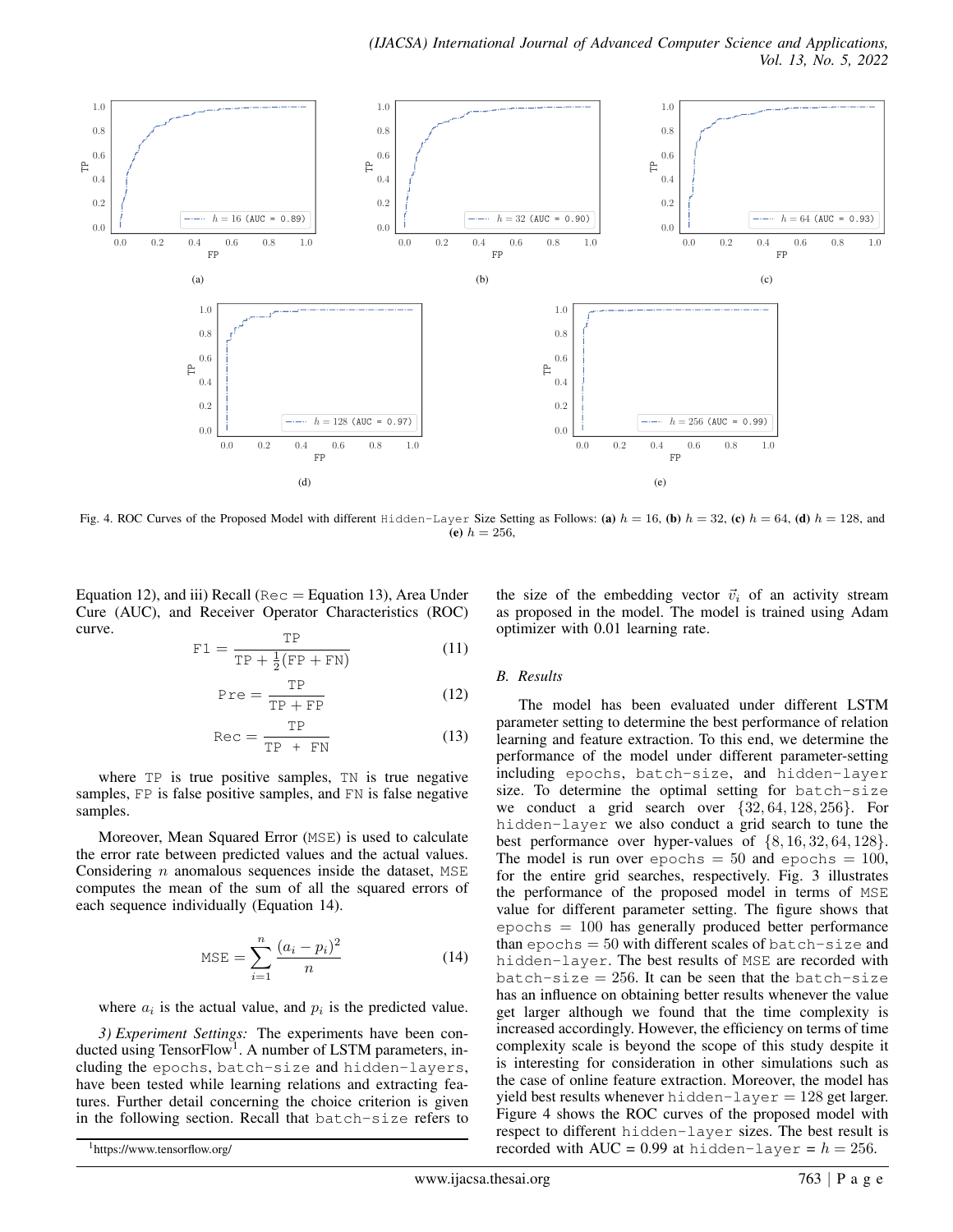TABLE I. THE RESULTS OF ANOMALY BEHAVIOR DETECTION IN TERMS OF F1, PRE AND REC OF THE PROPOSED MODEL COMPARED WITH **BASELINES** 

| Method         | F1   | Pre   | Rec   |
|----------------|------|-------|-------|
| <b>SVM</b>     | 0.28 | 34.20 | 21.20 |
| <b>HMM</b>     | 0.35 | 55.98 | 49.20 |
| NN             | 0.74 | 89.76 | 58.10 |
| <b>Rel-RNN</b> | 0.80 | 99.12 | 67.12 |



Fig. 5. The ROC Curves that Show the Performance of the Proposed Model along with Baseline Methods.

The proposed model has been evaluated to determine the detection accuracy in terms of F1, Pre and Rec compared with baseline methods. The evaluation explores the detection of anomaly behavior with relation-based feature learning of temporal streams, as in the proposed model, and the aggregated features based on statistician abstraction of audit data. We adopt the following baselines: SVM, HMM, and shallow Neural Network (NN). Note that the later considers feedforward structure with one layer of  $batch-size = 265$ and hidden-layer  $= 128$ . Table I shows the obtained results of all methods; for clarity, we denote the proposed method as Rel-RNN. It can be seen from the table that the Rel-RNN has recorded best results with 0.80, 99.12, 67.12 for F1, Pre, and Rec respectively. To further demonstrate the obtained results, Fig. ?? shows the ROC curve for the proposed model compared with baseline methods. It can be observed that the performance of Rel-RNN has obtained a better AUC value of 0.99.

### V. CONCLUSION

This study has proposed a novel model for insider threats detection. The proposed model structures the audit data, which represents the daily activities, as a multivariate time series covering broader characteristics for better user behavior learning. Thus, the temporal sequence of exclusive events is considered rather than an abstract set of features. The represented sequences are fed into an RNN model to learn hidden relations for feature extraction. The relations between representative features can be learned to identify latent patterns in the

sequences for recognizing malicious behavior. To maintain the consecutive temporal lags between the set of features, LSTM has been used thus to avoid the vanishing gradient problem. The evaluation on the CERT dataset has shown that the proposed model has outperformed the comparator baselines for insider threat prediction. In the future, the plan is to incorporate Spatio-temporal dependencies to determine whether it affects modeling the latent relations to profile the user's behavior. This is desirable when users have the authorization to access the network from different places remotely. This case is observed during the COVID-19 pandemic when most companies and organizations allow employees to access networks from distant locations.

#### ACKNOWLEDGMENT

The author would like to thank Al Baha University, Saudi Arabia, for supporting this work under the fund 8/1440.

#### **REFERENCES**

- [1] A. B. Pandey, A. Tripathi, and P. C. Vashist, "A survey of cyber security trends, emerging technologies and threats," in *Cyber Security in Intelligent Computing and Communications*. Springer, 2022, pp. 19–33.
- [2] J. Jang-Jaccard and S. Nepal, "A survey of emerging threats in cybersecurity," *Journal of Computer and System Sciences*, vol. 80, no. 5, pp. 973–993, 2014.
- [3] Ö. A. Aslan and R. Samet, "A comprehensive review on malware detection approaches," *IEEE Access*, vol. 8, pp. 6249–6271, 2020.
- [4] F. Yuan, Y. Cao, Y. Shang, Y. Liu, J. Tan, and B. Fang, "Insider threat detection with deep neural network," in *International Conference on Computational Science*. Springer, 2018, pp. 43–54.
- [5] S. Yuan and X. Wu, "Deep learning for insider threat detection: Review, challenges and opportunities," *Computers & Security*, p. 102221, 2021.
- [6] M. N. Al-Mhiqani, R. Ahmad, Z. Zainal Abidin, W. Yassin, A. Hassan, K. H. Abdulkareem, N. S. Ali, and Z. Yunos, "A review of insider threat detection: Classification, machine learning techniques, datasets, open challenges, and recommendations," *Applied Sciences*, vol. 10, no. 15, p. 5208, 2020.
- [7] A. Kim, J. Oh, J. Ryu, J. Lee, K. Kwon, and K. Lee, "Sok: A systematic review of insider threat detection." *J. Wirel. Mob. Networks Ubiquitous Comput. Dependable Appl.*, vol. 10, no. 4, pp. 46–67, 2019.
- [8] D. C. Le and A. N. Zincir-Heywood, "Evaluating insider threat detection workflow using supervised and unsupervised learning," in *2018 IEEE Security and Privacy Workshops (SPW)*. IEEE, 2018, pp. 270–275.
- [9] T. Rashid, I. Agrafiotis, and J. R. Nurse, "A new take on detecting insider threats: exploring the use of hidden markov models," in *Proceedings of the 8th ACM CCS international workshop on managing insider security threats*, 2016, pp. 47–56.
- [10] B. Böse, B. Avasarala, S. Tirthapura, Y.-Y. Chung, and D. Steiner, "Detecting insider threats using radish: A system for real-time anomaly detection in heterogeneous data streams," *IEEE Systems Journal*, vol. 11, no. 2, pp. 471–482, 2017.
- [11] D. C. Le and N. Zincir-Heywood, "Anomaly detection for insider threats using unsupervised ensembles," *IEEE Transactions on Network and Service Management*, vol. 18, no. 2, pp. 1152–1164, 2021.
- [12] E. R. DeLancey, J. F. Simms, M. Mahdianpari, B. Brisco, C. Mahoney, and J. Kariyeva, "Comparing deep learning and shallow learning for large-scale wetland classification in alberta, canada," *Remote Sensing*, vol. 12, no. 1, p. 2, 2020.
- [13] A. Tuor, S. Kaplan, B. Hutchinson, N. Nichols, and S. Robinson, "Deep learning for unsupervised insider threat detection in structured cybersecurity data streams," in *Workshops at the Thirty-First AAAI Conference on Artificial Intelligence*, 2017.
- [14] J. Lu and R. K. Wong, "Insider threat detection with long short-term memory," in *Proceedings of the Australasian Computer Science Week Multiconference*, 2019, pp. 1–10.